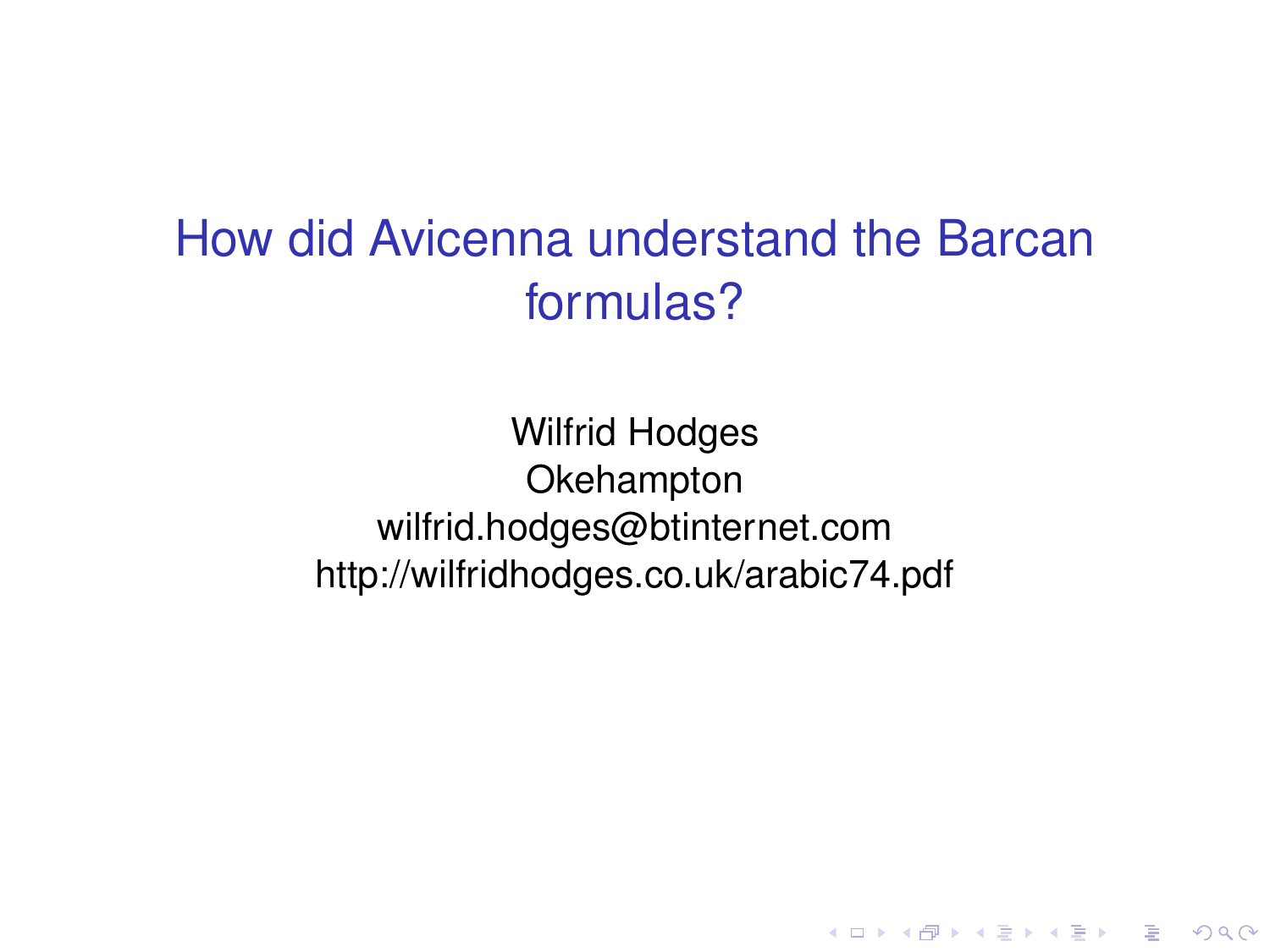## For the 85th birthday of John N. Crossley



K ロ ▶ K @ ▶ K 할 ▶ K 할 ▶ . 할 . ⊙ Q Q\*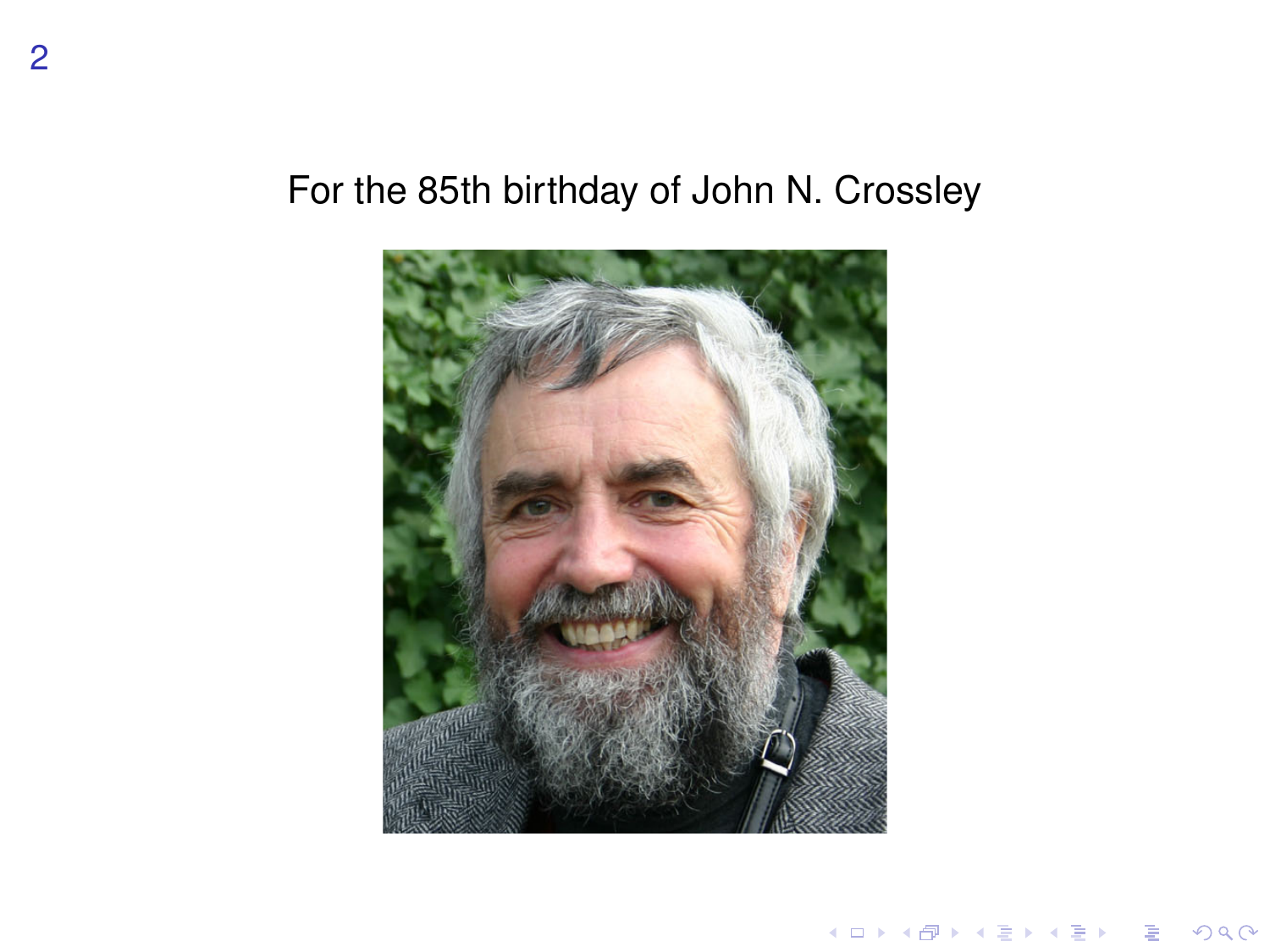Zia Movahed Iranian Institute of Philosophy Poet Degrees in physics and philosophy of maths

'In the spring it was black and the spring before it blue' Zia Movahed, *The visits*



Zia Movahed, 'Ibn-Sina's anticipation of the formulas of Buridan and Barcan', in *Logic in Tehran*, ed. Ali Enayat et al., Association for Symbolic Logic and A. K. Peters, Wellesley Mass. 2003, pp. 248–255.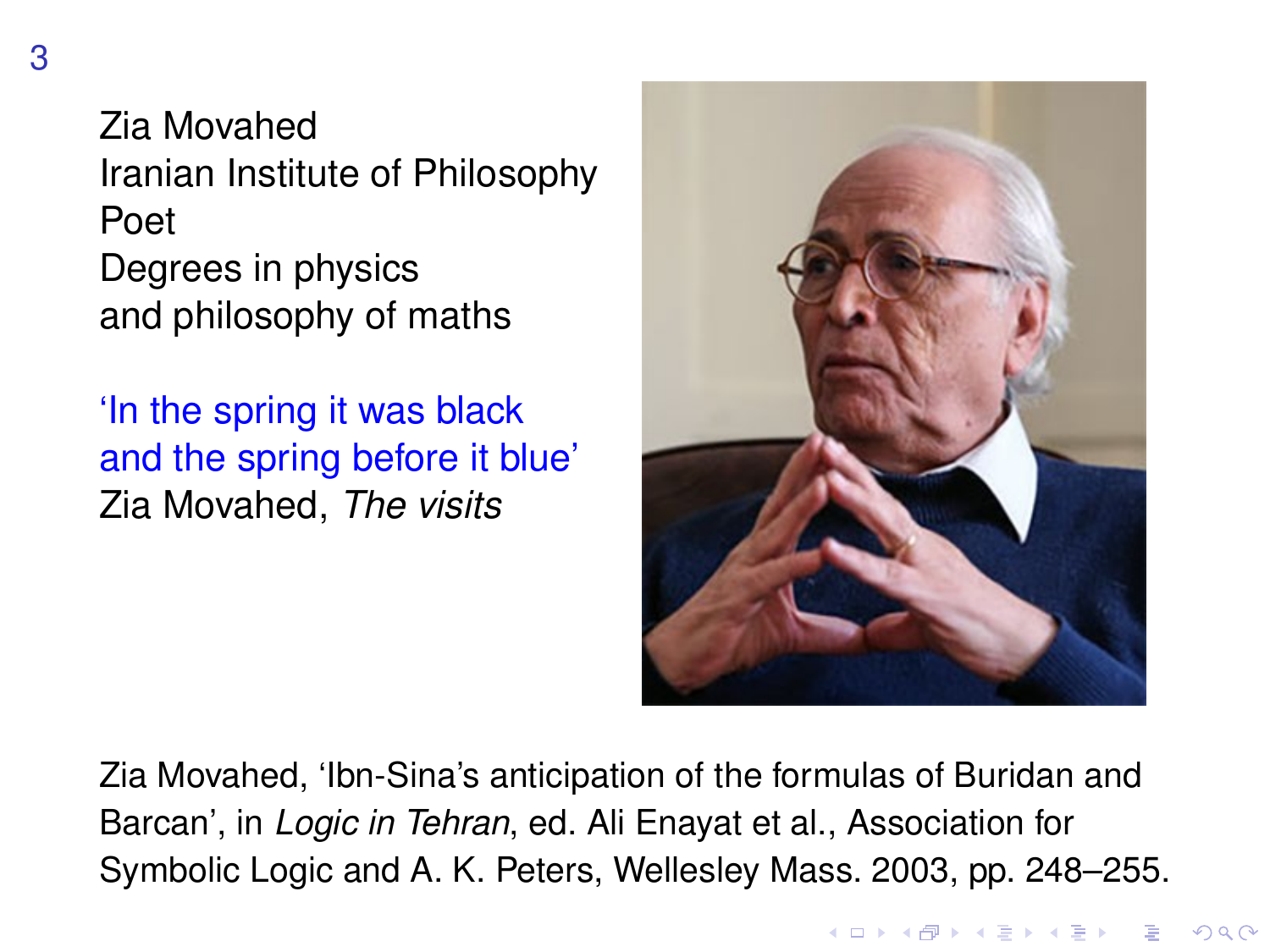In 2003 Zia Movahed pointed to a passage by Ibn Sīnā (known as Avicenna in the West), written probably in 1022, which Movahed claimed anticipated modal formulas named after Ruth Barcan and Jean Buridan.

| Barcan formula                                                           | $\forall x \Box Fx \rightarrow \Box \forall x Fx$ |
|--------------------------------------------------------------------------|---------------------------------------------------|
| Converse Barcan formula $\Box \forall xFx \rightarrow \forall x \Box Fx$ |                                                   |
| Buridan formula                                                          | $\Diamond \forall xFx$ → $\forall x\Diamond Fx$   |

As Movahed says, these are written in Quantified Modal Logic (QML).

K ロ ▶ K @ ▶ K 할 ▶ K 할 ▶ 이 할 → 9 Q Q →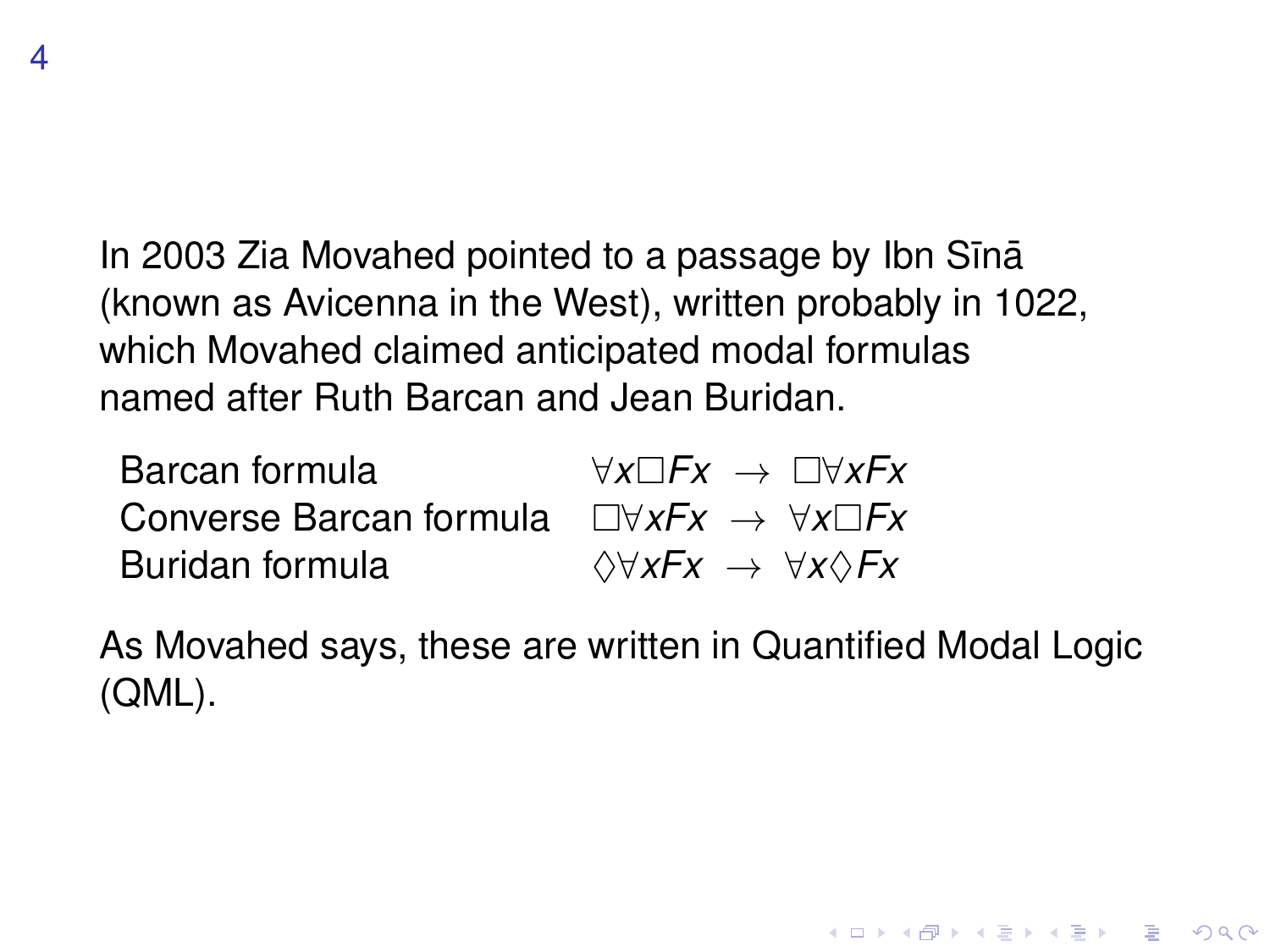5

Movahed's claim raises a surprising number of issues about modal logic.

 $\star$  Avicenna wrote in Arabic, not in QML.

So the claim must say that Avicenna wrote in Arabic sentences that mean the same as the Barcan formula etc.

 $\star$  Avicenna never wrote any 'If ... then  $\ldots$ ' sentences with modal operators.

So the claim must say that Avicenna wrote sentences *S*, *T* equivalent to  $\forall x \Box Fx$ ,  $\Box \forall x Fx$  respectively and said that S implies *T*.

**KORK ERKER ADAM ADA**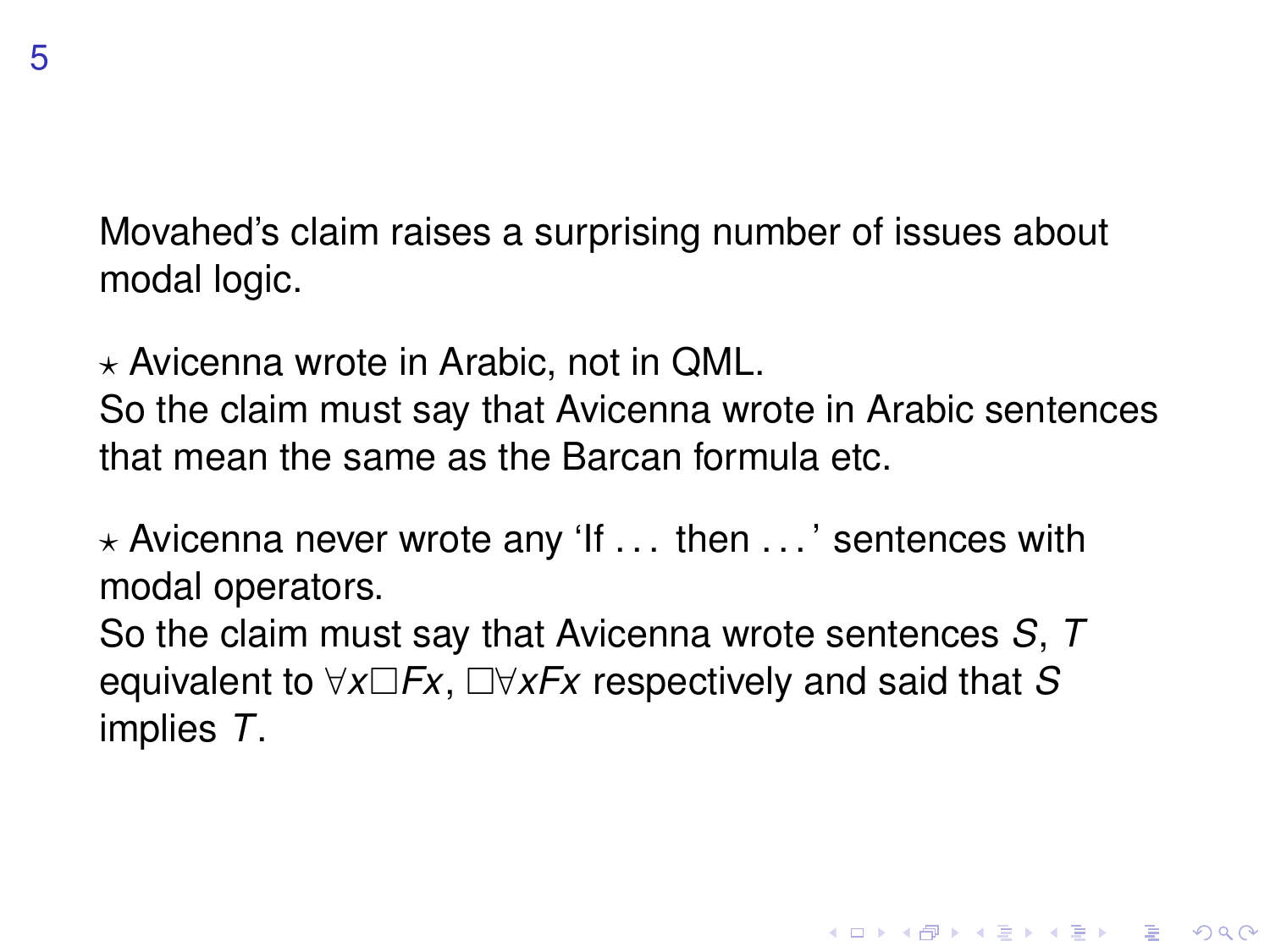$\star$  Avicenna, like Aristotelian logicians in general, always relativised his quantifiers.

This is a little trickier. We need versions of the Barcan formula etc. for relativised quantifiers, using only sentence forms equivalent to ones that Avicenna himself used. For example we could write  $\forall (x : B) \square Ax$  for 'Every *B* is necessarily an *A*', and  $\Box \forall (x : B)$  *Ax* for 'Necessarily every *B* is an *A*'.

Let that do for the moment. There are worse problems ahead.

**KORK ERKEY EL POLO**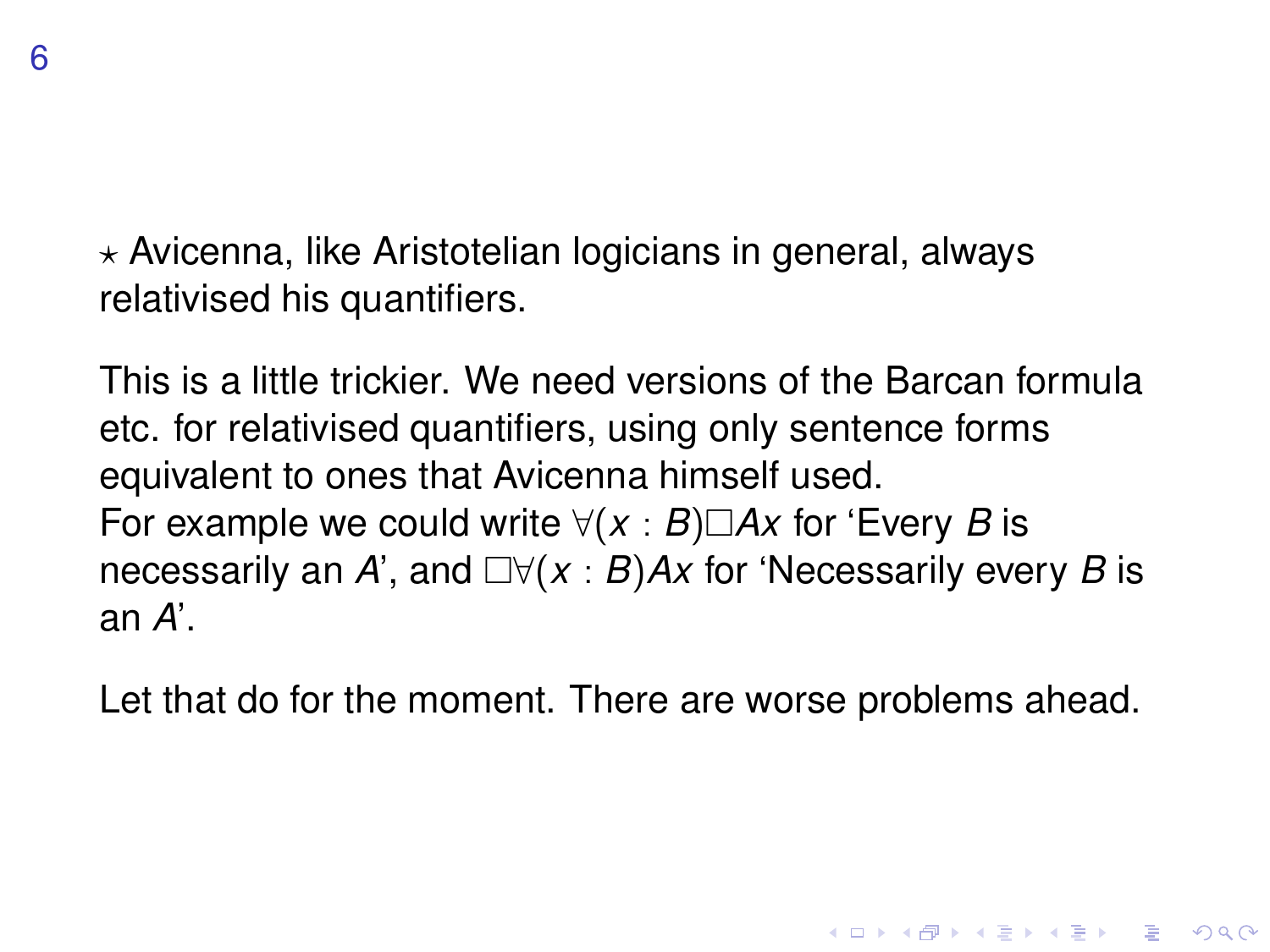Central problem: How do we tell if a QML formula is equivalent to an Arabic sentence?

**KORK ERKER ADAM ADA** 

Helpfully Avicenna uses letters for non-logical constants, following Aristotle. But what about the logical parts of his sentences?

Does his Arabic *darūrī* mean the same as □? How can we tell?

How to describe the meaning of  $\Box$  anyway?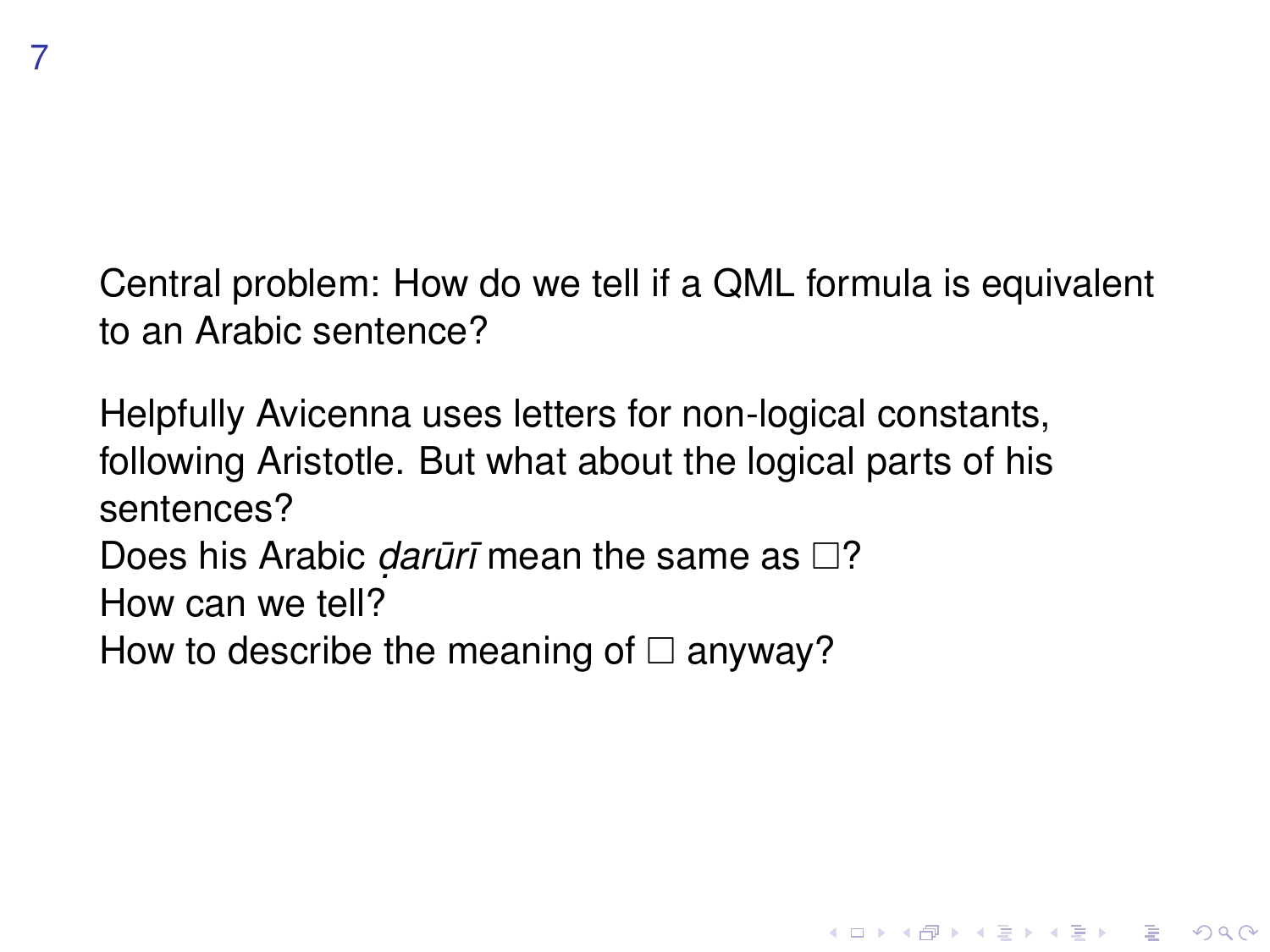Recent study of logical works from the first half of Avicenna's career has opened up an unexpected approach to these and similar questions.

*Epitome in Logic* is a short work. By comparing its knowledge of sources with Avicenna's *Autobiography*, we can place it with high probability in the first half of the 990s, when Avicenna was in his late teens.

The next available logical work is much later, *Twenty Questions* in around 1012. This unusual work appears to be Avicenna's private notes to himself in preparation for the writing of:

*Middle Summary in Logic*, dated 1013, contains what is probably Avicenna's first systematic account of modal logic. The first authoritative Arabic edition was published in 2017 by Yousofsani (a colleague of Movahed in Tehran).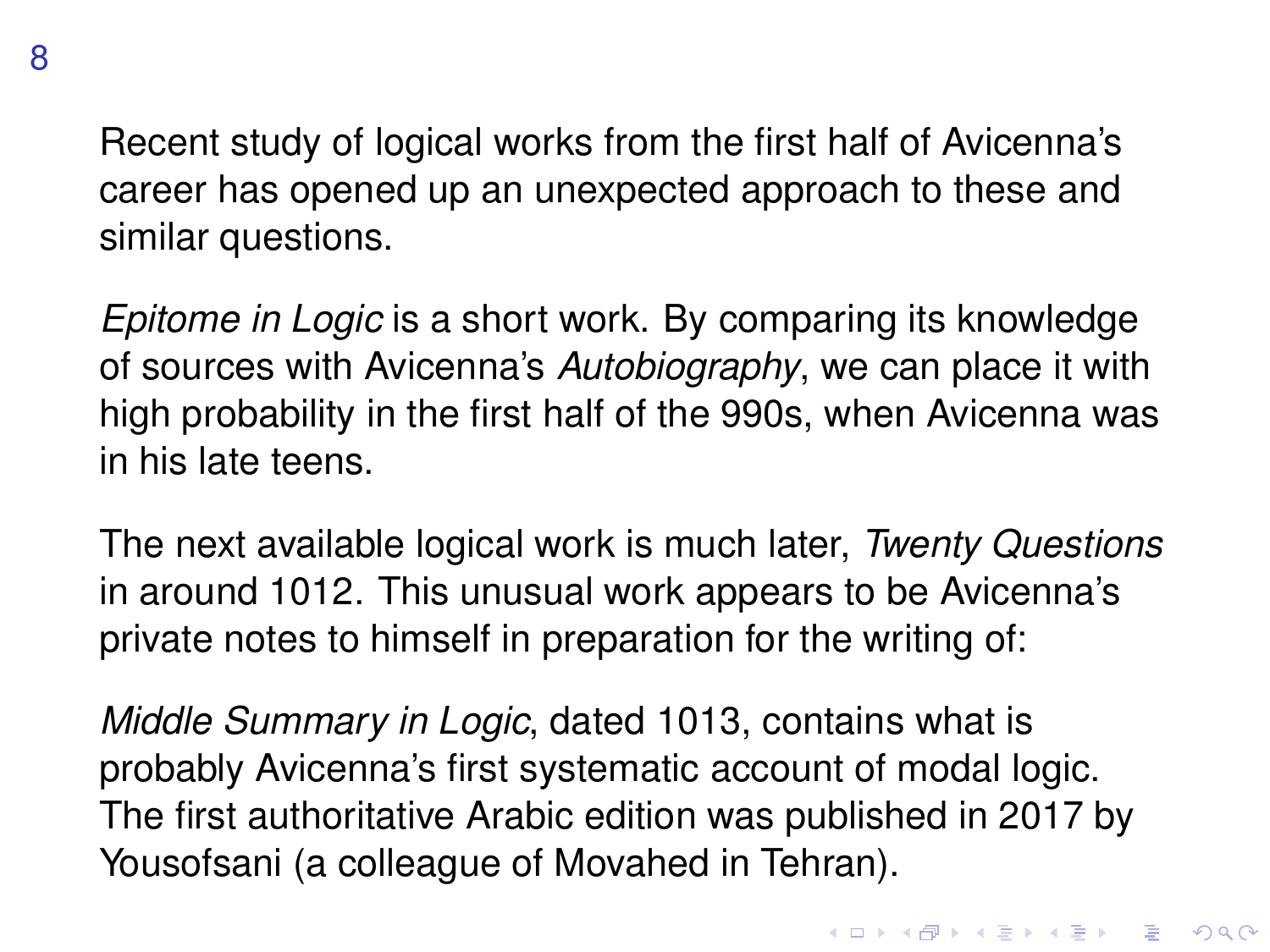## **Features of** *Epitome in Logic***:**

1. Though *Epitome in Logic* refers to 'necessary' and 'possible', it has nothing intelligible to say about the meaning of either word.

2. Unlike all of Avicenna's other writings on modal logic, *Epitome in Logic* makes no reference to sentences that quantify over time.

3. *Epitome in Logic* has a lot to say about the logical rules obeyed by 'necessary' and 'possible'. Some of these rules contradict Aristotle, and apparently all other modal logicians before Avicenna.

**KORKAR KERKER E VOOR**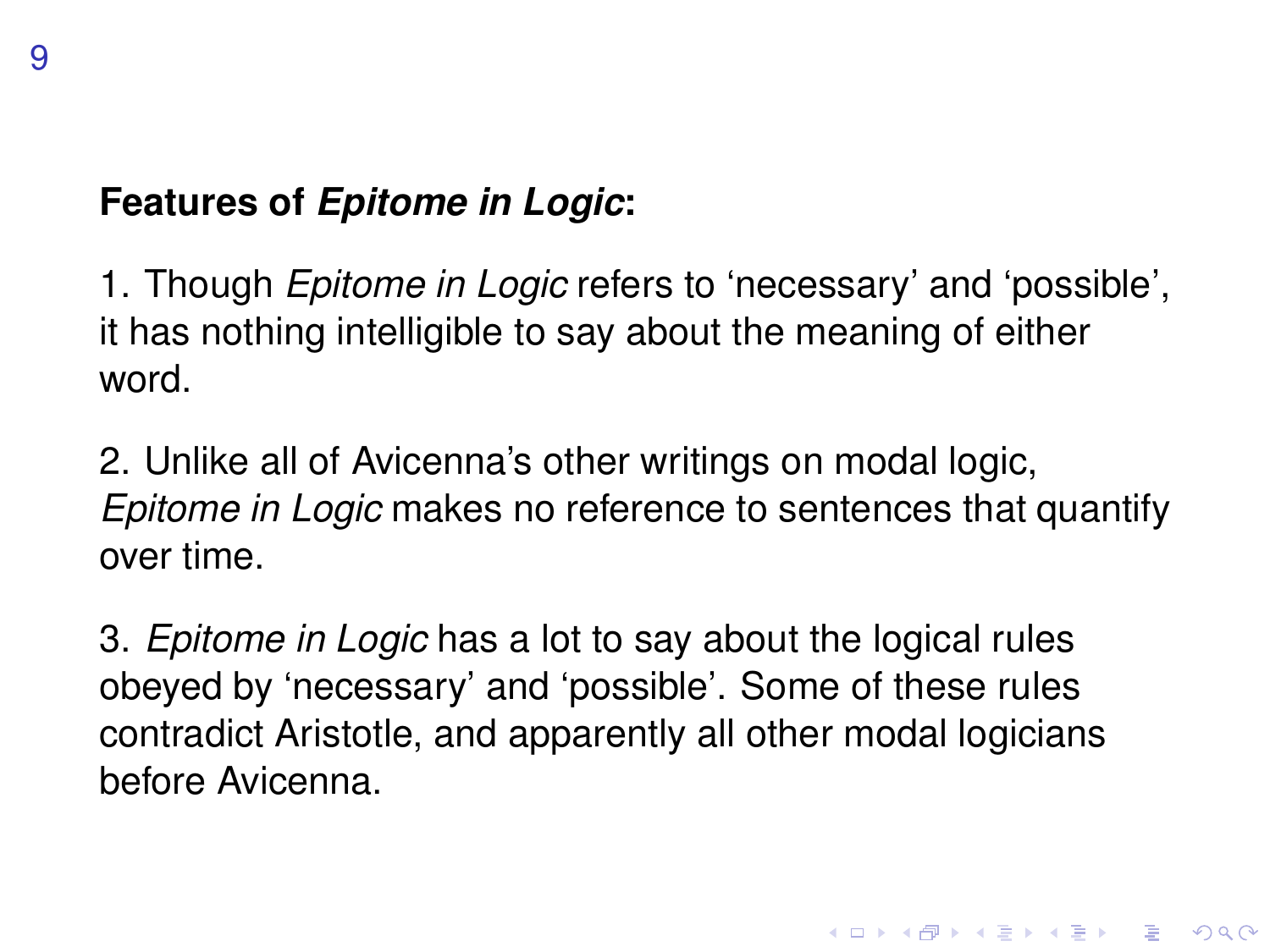4. Avicenna makes it clear that he is not 'explaining' the modal logic of Aristotle; he is attacking it. He continued to attack it at the same points, using much the same language, throughout his career. One sees this when one compares the early *Epitome in Logic* with *Pointers* written some thirty-five years later.

**KORK ERKER ADAM ADA**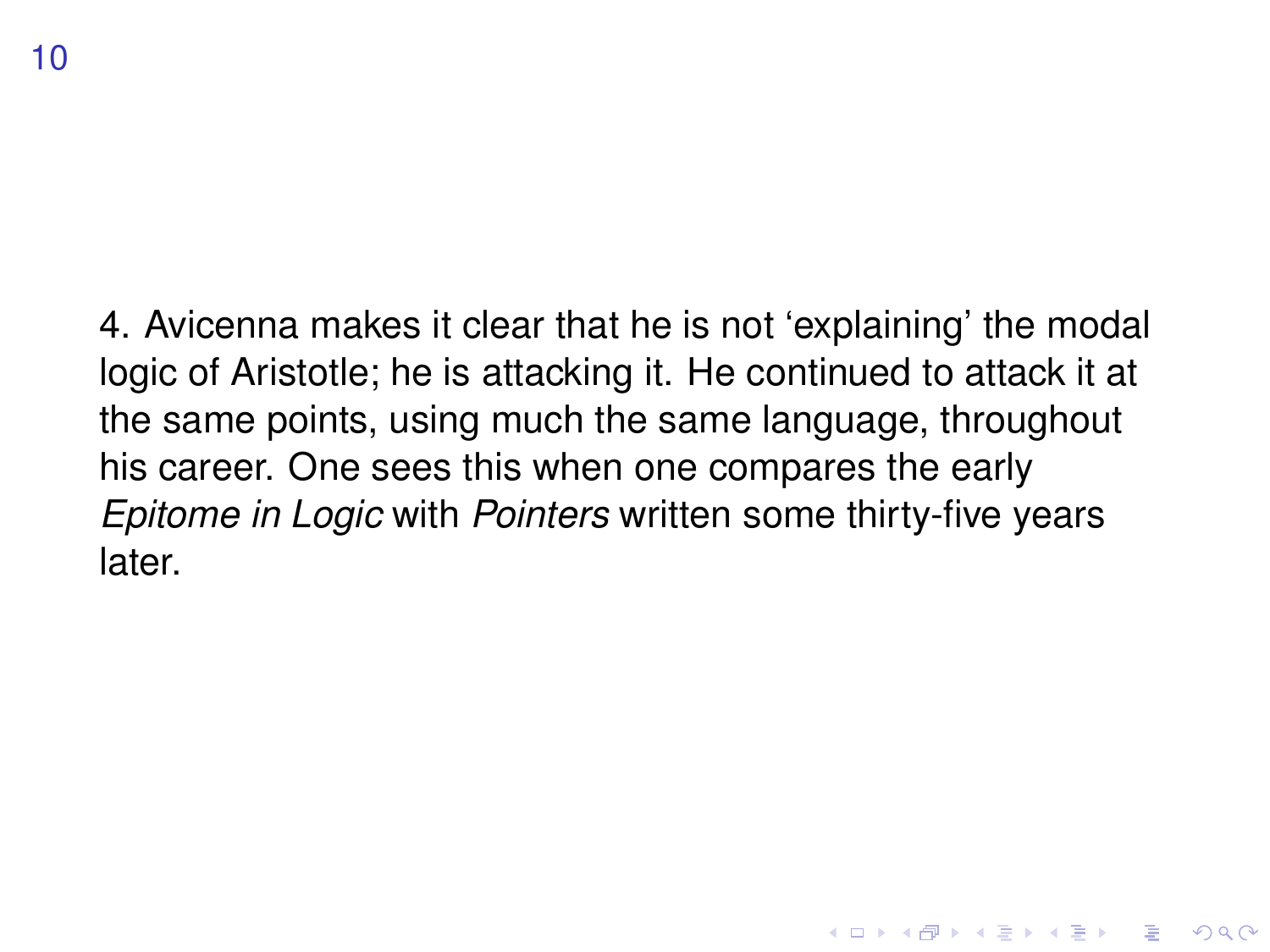## **The programme of** *Twenty Questions***, carried out in** *Middle Summary in Logic***:**

Aristotle made several mistakes about what logical laws hold for 'necessary' and 'possible' (cf. *Epitome in Logic*). But also Aristotle gave many detailed justifications for his claims about modal laws.

It follows that these false modal laws rested either on false foundations (<sup>*c*</sup> *usūl*), or on correct foundations wrongly applied. Avicenna thought he could point to examples of both kinds.

So the programme set out in *Twenty Questions* is to introduce new foundations, or new applications of old foundations, which will justify all the claims in *Epitome in Logic* about modal laws.

Avicenna will find these new foundations by raiding the logical literature for clues and suggestions.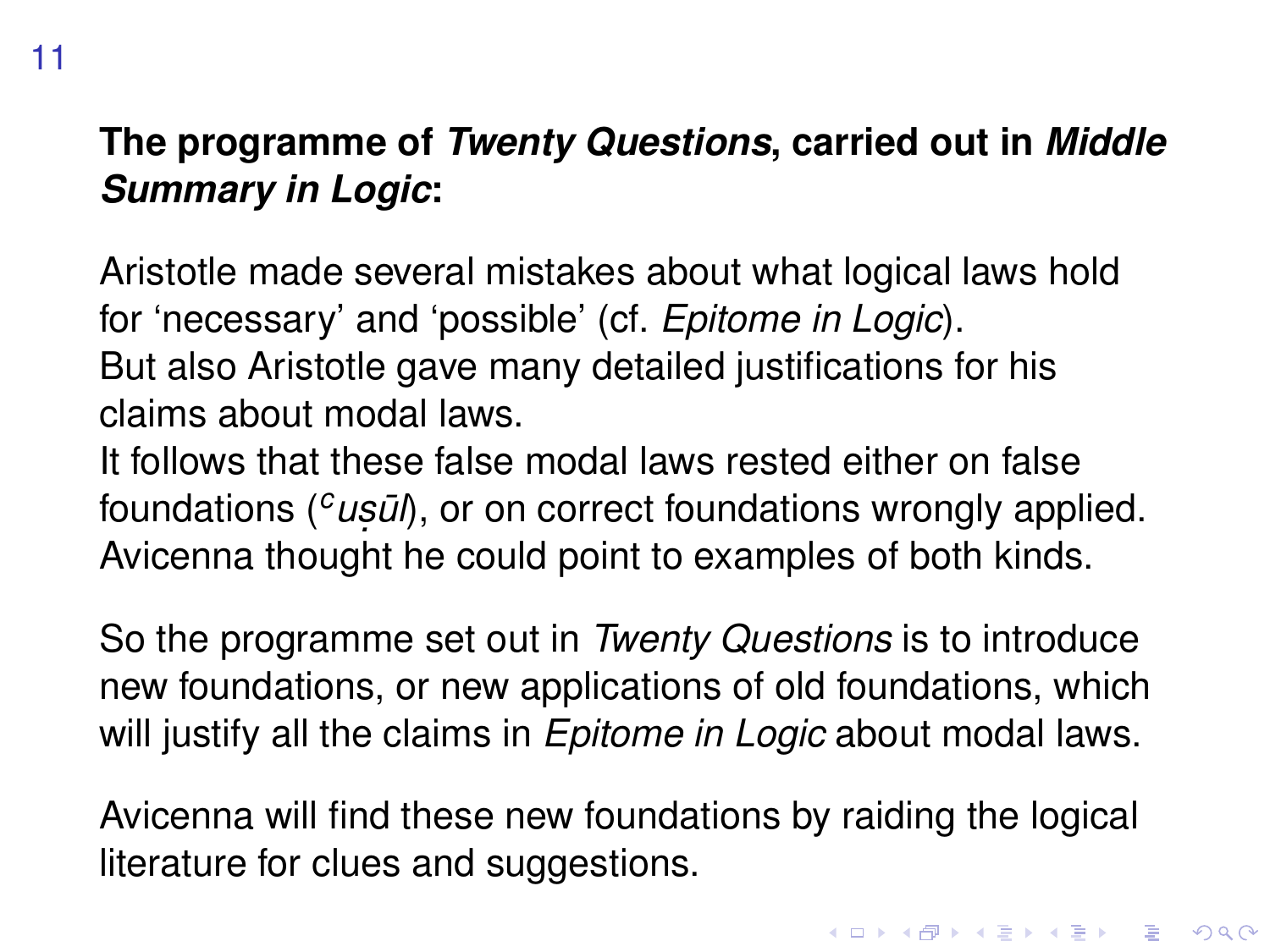#### **First new foundation: Themistian absolutes**

Studying Aristotle's proofs of invalidity in categorical syllogisms, Avicenna found that Aristotle treated both the sentences

*Every horse sleeps. Every horse fails to sleep.*

as true. How?

Answer: By reading them as

*Every horse sometimes sleeps. Every horse sometimes fails to sleep.*

Thus Avicenna introduces into logic 'fluents' (McCarthy) which have two arguments, one for an object and one for a time.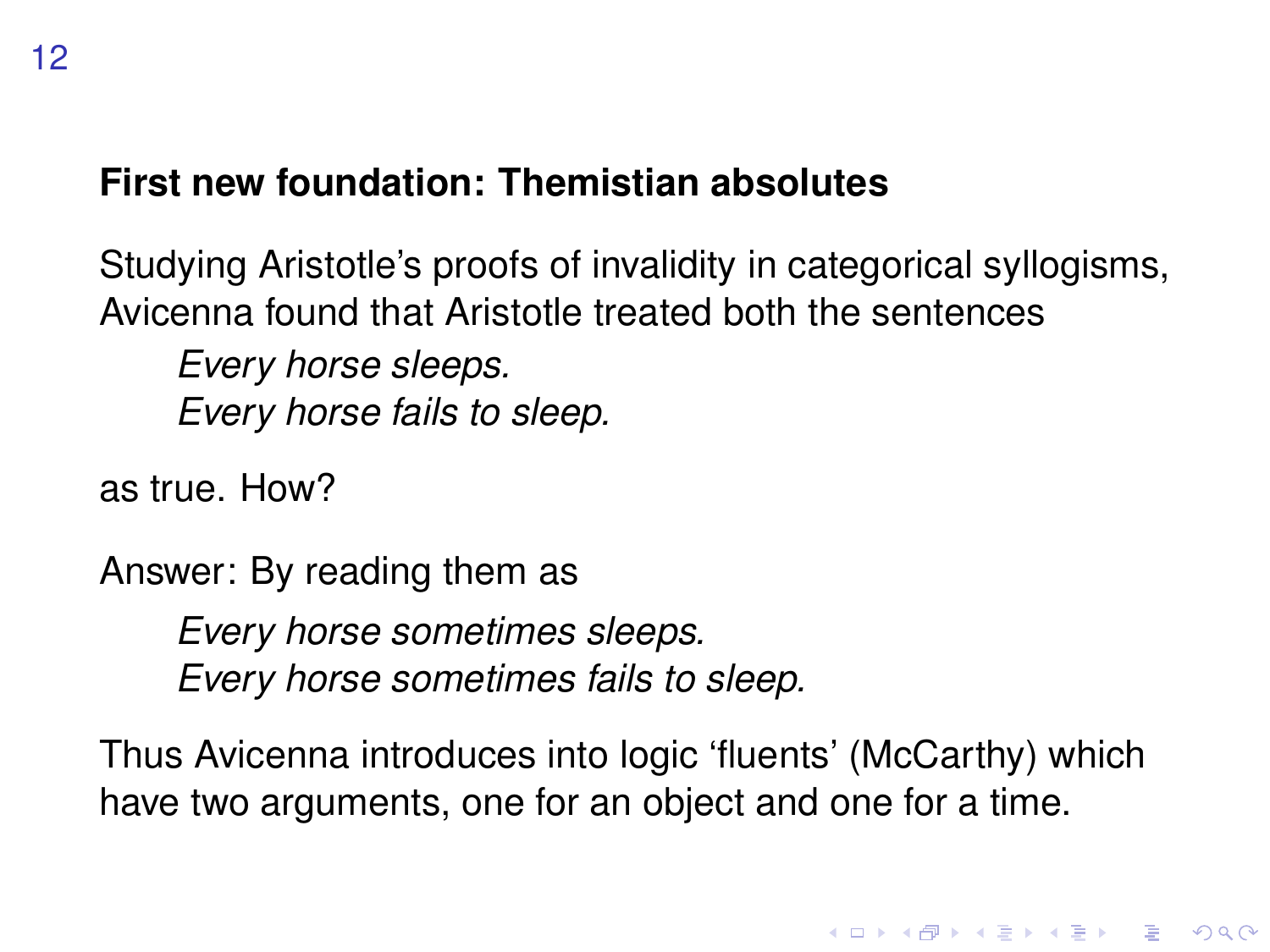Avicenna introduces these sentences with fluents and existential quantifiers over time as 'Themistian absolutes'.

In the 1020s he will change this name to 'broad absolute', which is how they are generally known today.

Taking a hint from al-Fārābī's long commentary on *Prior Analytics*,

Avicenna also argues that the relativised quantifier 'Every horse' should be read as 'Everything that was, is or will be an actual horse'.

The same will apply to all relativised quantifiers in Themistian absolute sentences.

**KORK ERKEY EL POLO**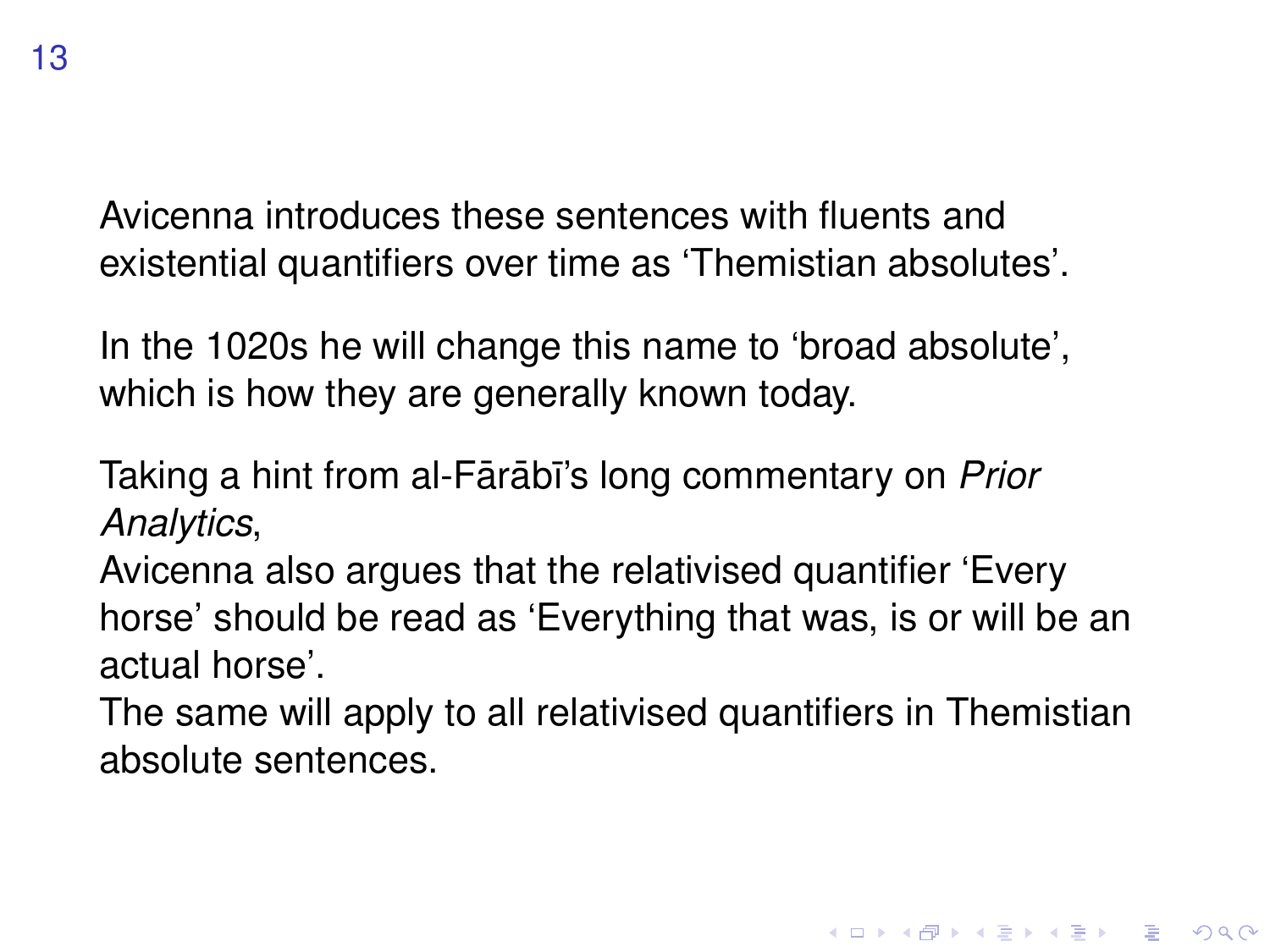#### **Second new foundation: strict necessity**

In the 12th century Fakhr-al-Din al-Rāzī criticised Avicenna for using the word 'necessary' (*darūrī*) in two different senses, 'unavoidable' and 'permanent'. He claimed that this led Avicenna into *khabṭ*, a state of stumbling in the dark.

Al-Rāzī is right that Avicenna used *darūrī* in these two senses. The first sense refers to how Aristotle used 'necessary' in his modal syllogisms; following von Wright and Movahed I call it 'alethic necessity'. The second sense is Avicenna's second 'new foundation', introduced in *Twenty Questions*. In *Twenty Questions* Avicenna calls it 'strict necessity' (*al-darūrī al-haqīqī)*, though later he often shortens this to 'necessary'.

I don't believe Avicenna himself was confused about this.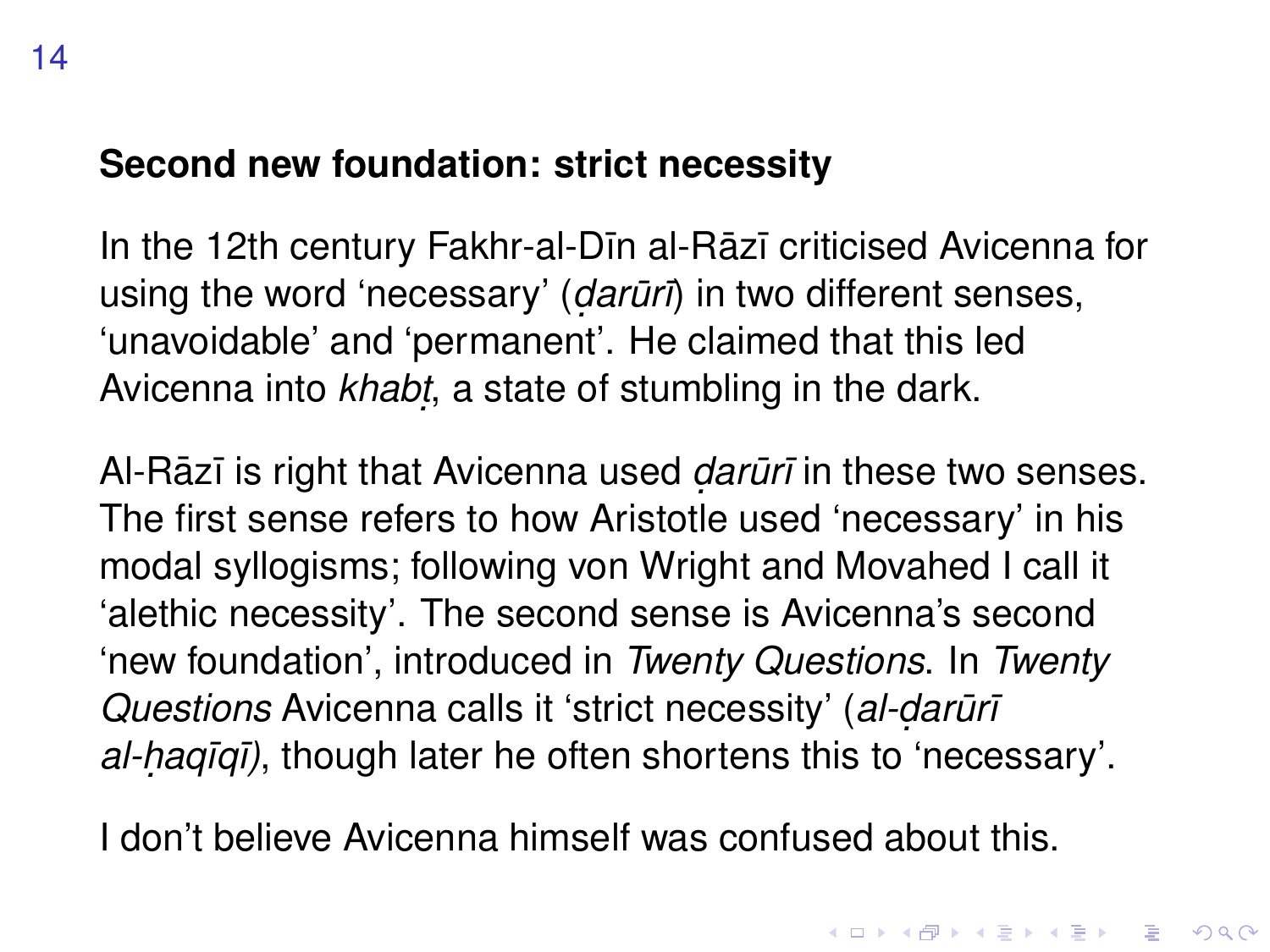15

Avicenna extracted strict necessity from an idea of Aristotle's student and successor Theophrastus in Theophrastus's *Prior Analytics* (now lost). Theophrastus believed that statements about permanence could be used to help classify statements about alethic necessity.

Avicenna found Theophrastus's examples unhelpful, and in place of them he proposed:

*Everything that was, is or will be an actual B is, at every moment when it exists, an A.*

**KORK ERKEY EL POLO** 

This can be shortened to

*Every B is necessarily (or permanently) an A.*

Avicenna tells us it expresses 'strict necessity'.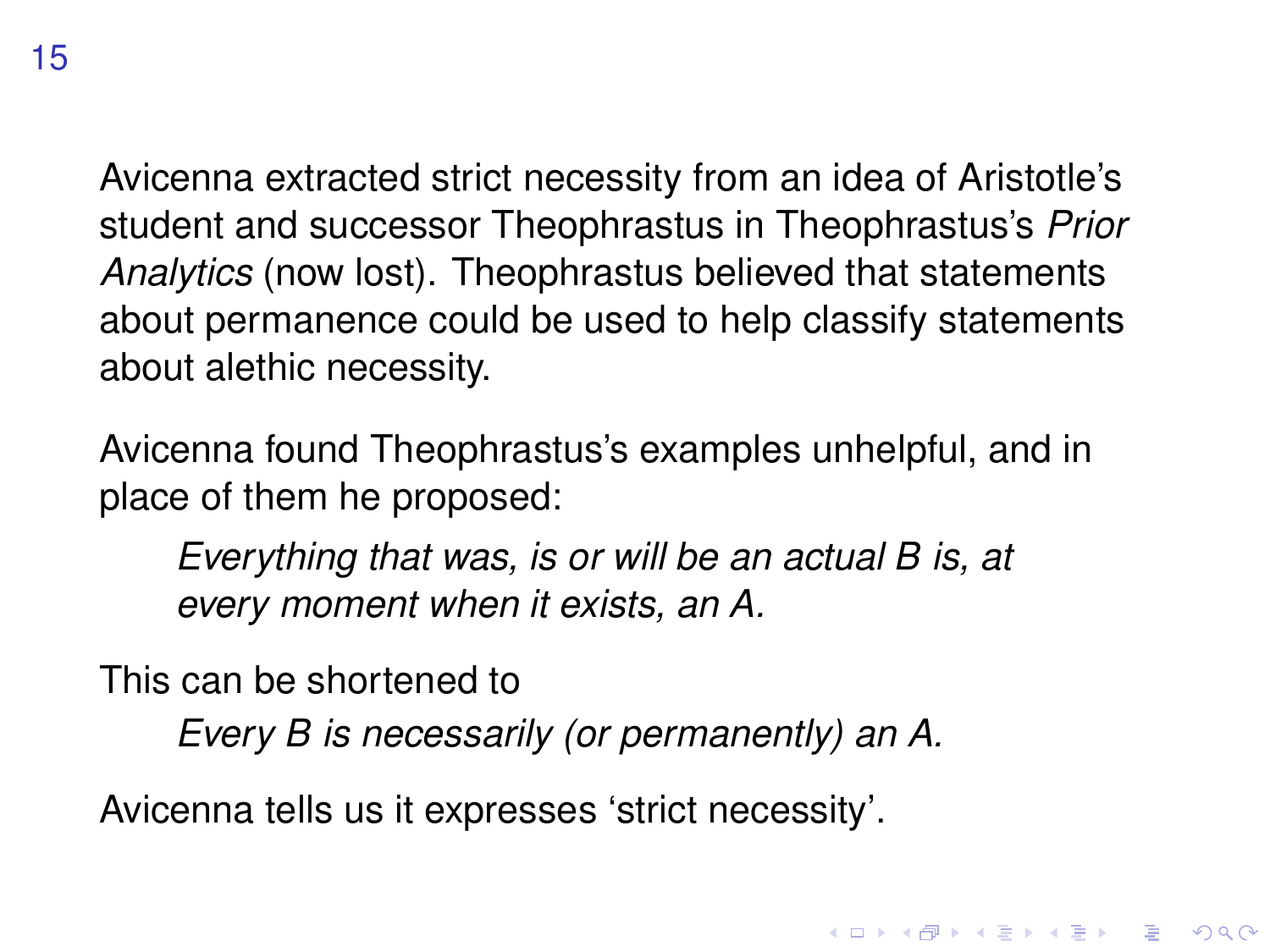Avicenna introduced Themistian absolute and strict necessary statements with the quantifier 'Everything', but he expects us to adapt to the quantifiers 'Nothing', 'Something' and 'Not everything'.

In this way Avicenna constructed a new logical language (call it 2D logic) with eight sentence forms.

These sentences are interpreted by choosing words (including fluents) for the non-logical constants, and reading 'sometimes' etc. as quantifying over actual moments of time.

This unambiguously determines the logical relations between 2D sentences. Most are justified as Aristotle justified the categorical syllogisms. For those which aren't, in *Middle Summary in Logic* Avicenna found new non-Aristotelian justifications.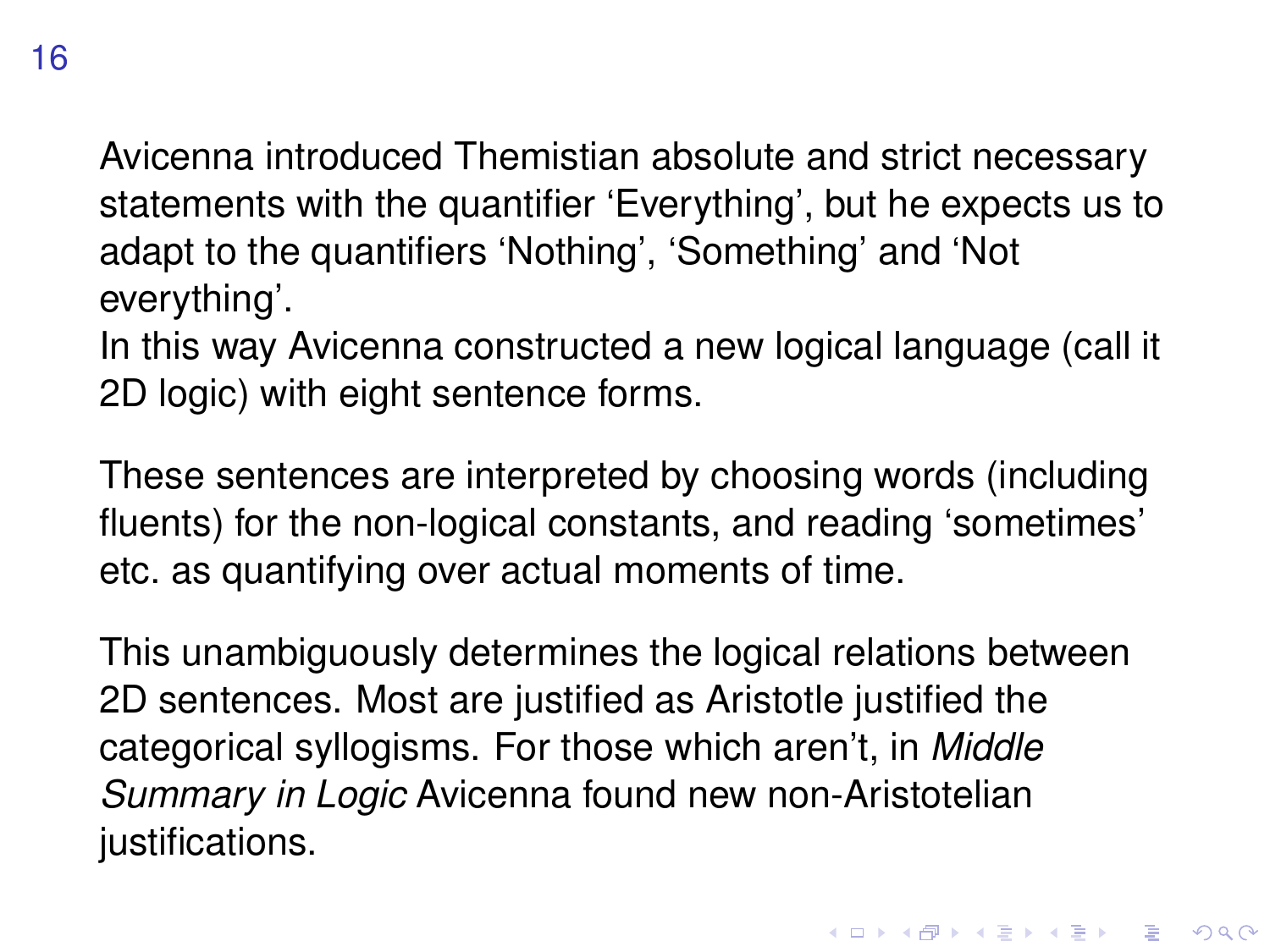### **Third new foundation: 'counting possible as absolute'**

Finally the 2D logic is used to justify alethic syllogisms, as follows:

*Read a possibility sentence as the corresponding Themistian absolute. Read an alethic necessity sentence as the corresponding strict necessary.*

This works: for example it justifies all the modal syllogisms that Avicenna claimed and Aristotle rejected.

So the programme of *Twenty Questions* and *Middle Summary in Logic* is successfully completed.

**KORK ERKER ADAM ADA**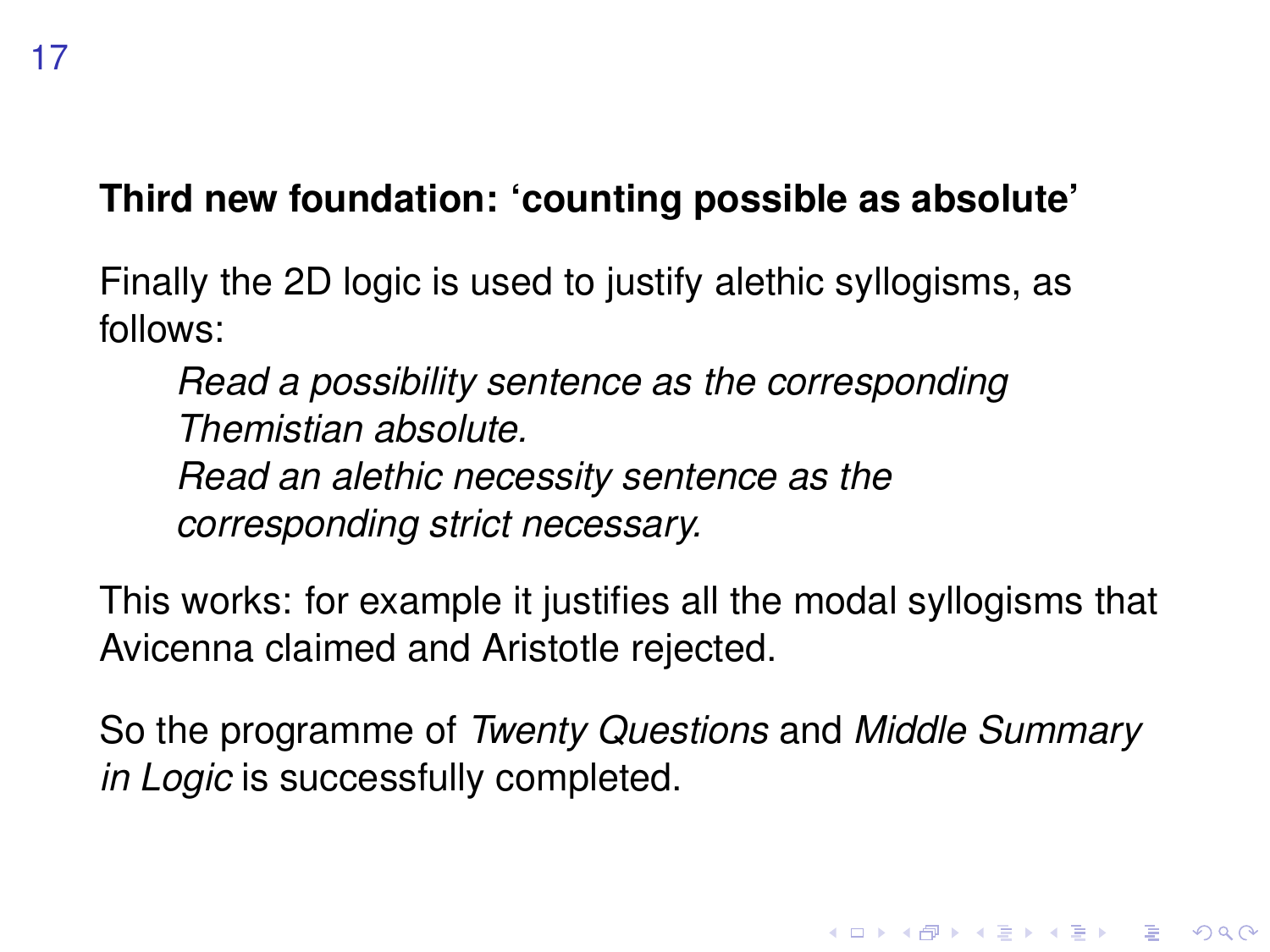At this point another talk would explain why Avicenna's new justifications work, comparing his use of the real world and actual times with the modern use of Kripke frames.

But we will turn back to Movahed's claim about the Barcan formula.

We begin with the antecedent of the Barcan formula, using a relativised quantifier. Accepting Avicenna's 'counting the possible as absolute',

∀(*x* : *B*)*Ax*

translates to the 2D sentence

*(1) Everything that was, is or will be an actual B is an A at all times when it exists.*

**KORK ERKEY EL POLO** 

But what about  $\Box \forall (x : B)Ax$ ?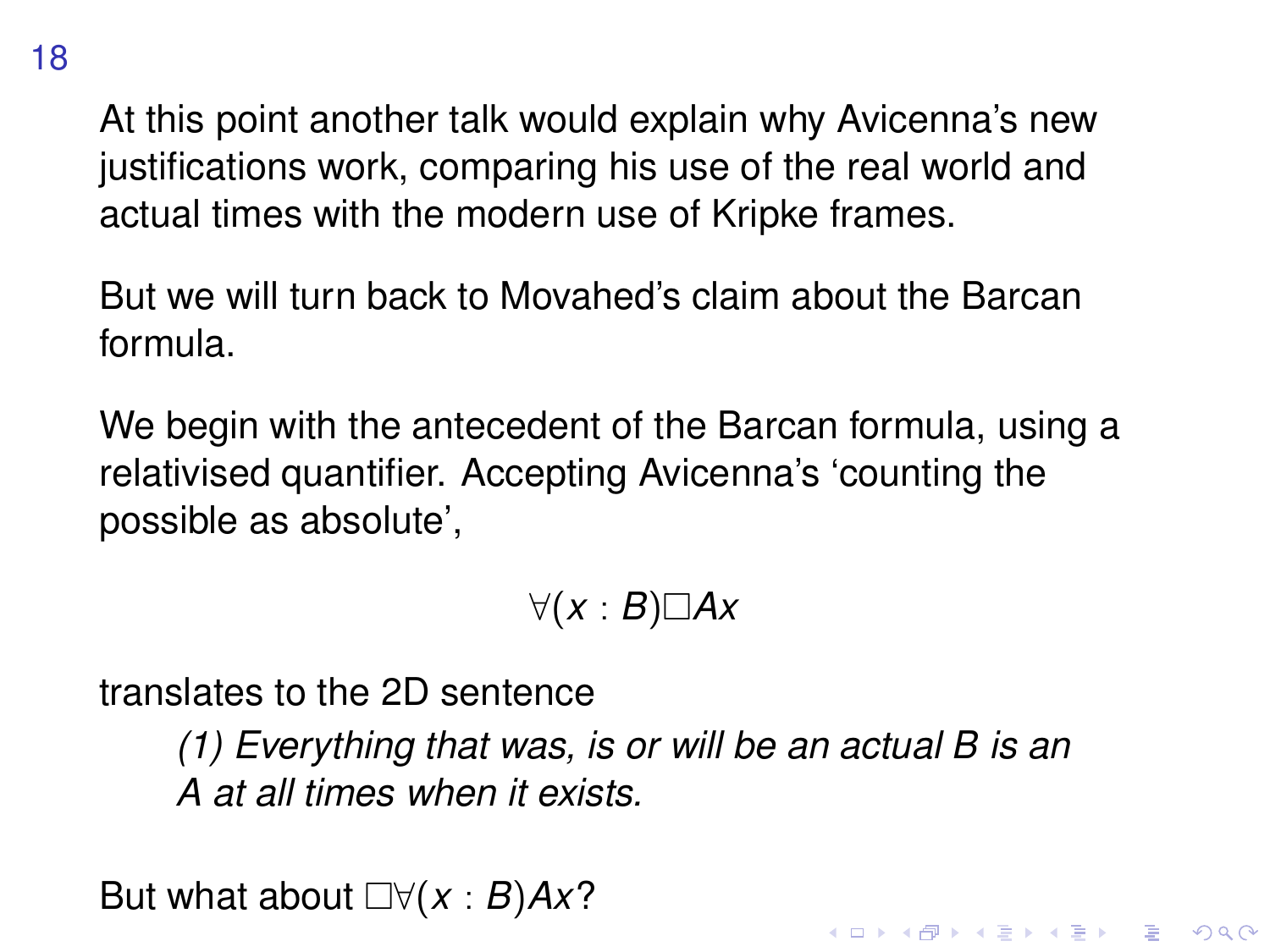In the 1010s Avicenna does write some modal sentences that begin 'Necessarily'. But this is misleading; he explains that the place where 'necessarily' is written doesn't have any effect on the meaning.

But in his *Commentary on De Interpretatione* (1022) he introduces a new kind of sentence where the operator 'Necessarily' is 'on the quantifier', i.e. includes the object quantifier within its scope. In this reading the alethic

*Necessarily: Every B is an A.*

has to be translated to the 2D-like sentence:

*(2) At every time*  $\tau$ , *everything that is a B at time*  $\tau$  *is an A at time* τ *.*

.<br>◆ ロ ▶ ◆ @ ▶ ◆ 경 ▶ → 경 ▶ │ 경 │ ◇ 9,9,0°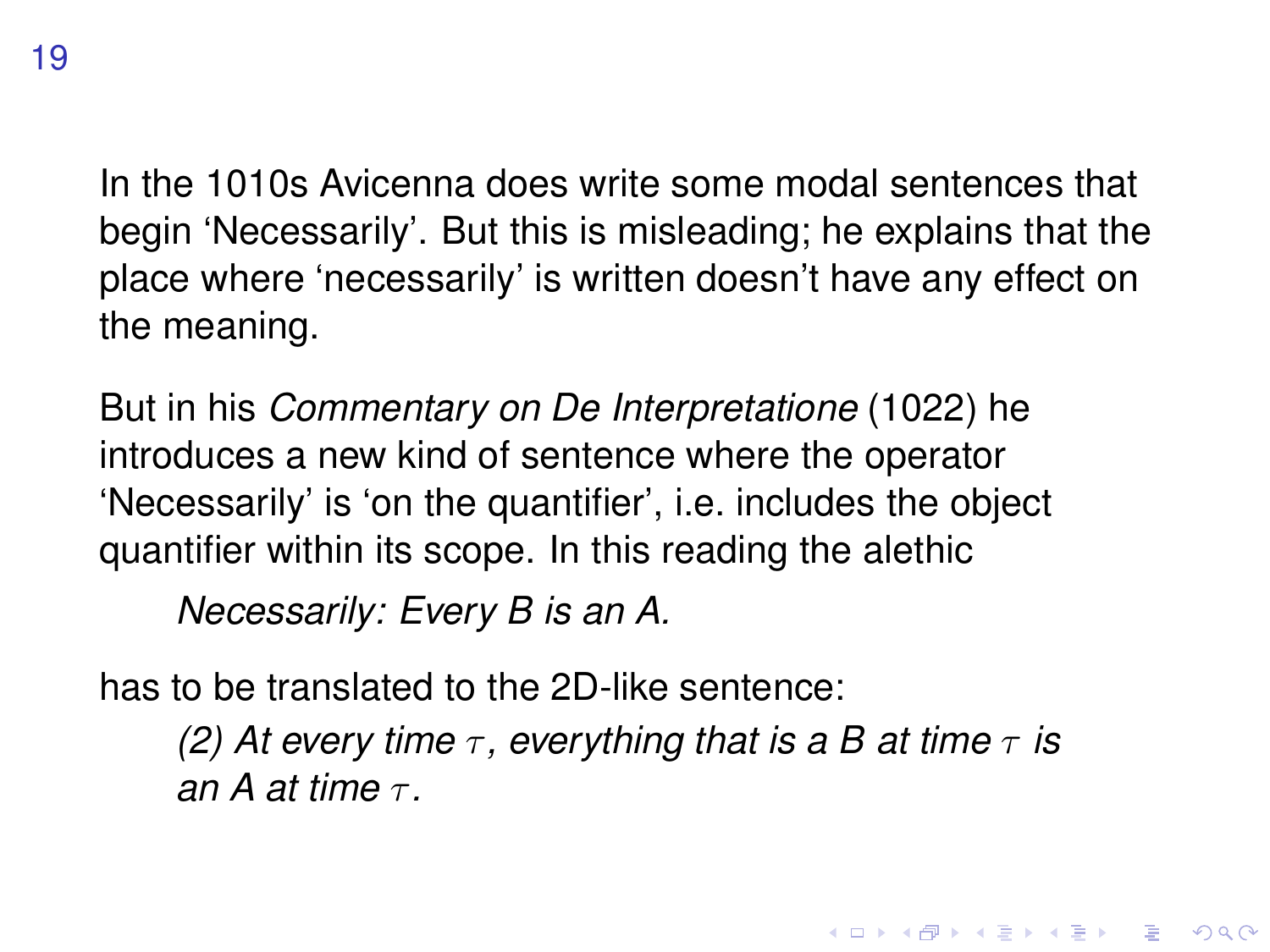Now we confirm, not yet that Avicenna said (1) implies (2), but that (1) does in fact imply (2). We need one further assumption from Avicenna's logic:

 $(\star)$  *Everything that has an affirmative property at time* τ *exists at time* τ *.*

To prove Barcan, assume (1). Let  $\tau$  be any time, and *a* any object that is a *B* at time  $\tau$ . Then *a* is a *B* at time  $\tau$ , so by (1) it follows that *a* is an *A* whenever *a* exists. But at time  $\tau$ , *a* has the affirmative property of being a *B*, so by  $(*)$  it exists at  $\tau$ . Hence *a* is an *A* at  $\tau$ , proving (2).  $QED$ 

This also proves the negative Barcan formula with ¬*A* in place of *A*.

**KORK ERKEY EL POLO**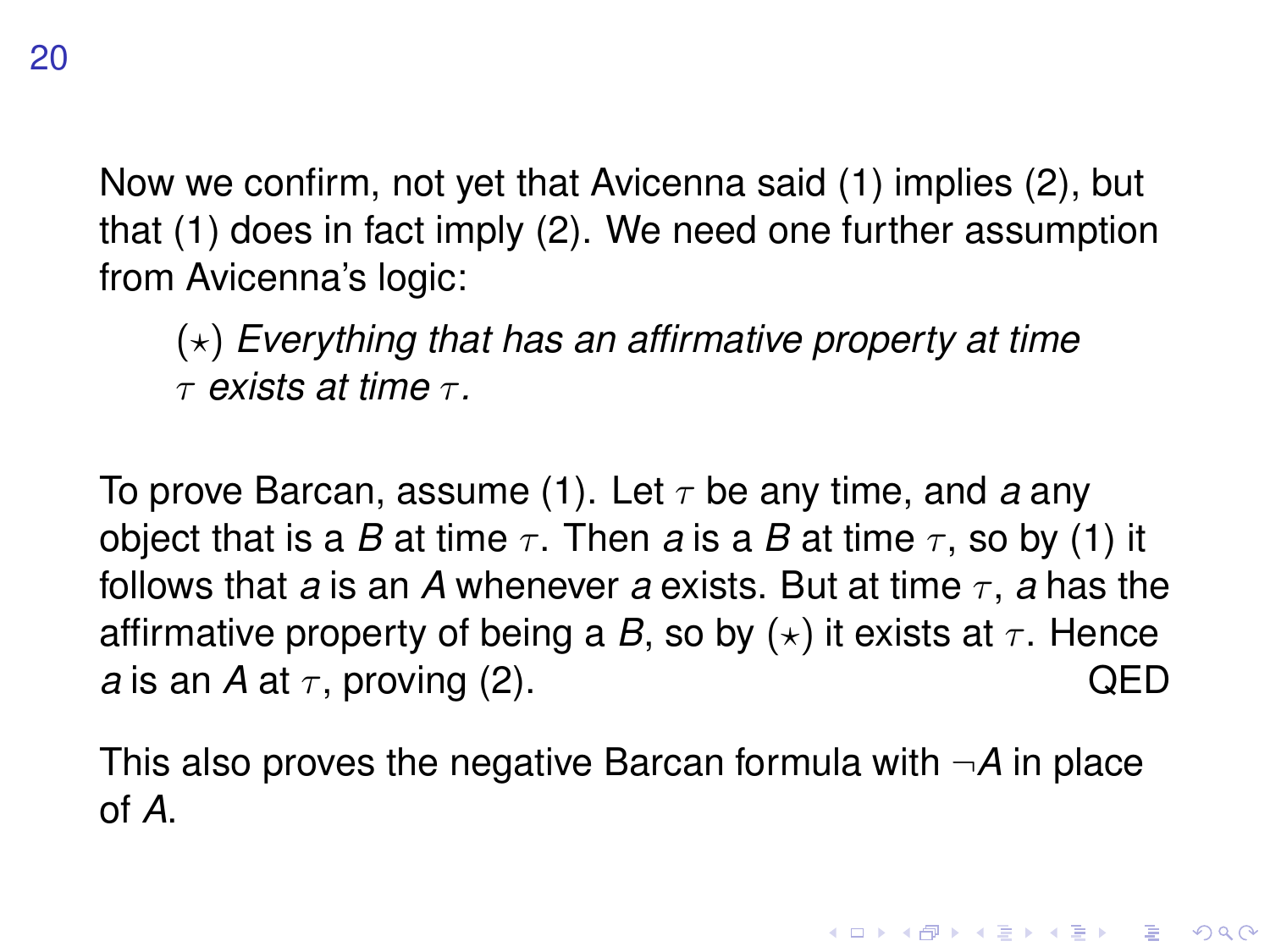BUT: the Converse Barcan formula fails. (2) doesn't imply (1). I leave this as an exercise. Also we can find a way to express the Buridan formula, but again the implication fails.

The received wisdom is that the best way to get both Barcan and Converse Barcan formulas to hold is to work in a modal system where every Kripke frame has a single universe. Avicenna's 2D logic requires models with a single universe, the same for all times. But they also have an existence predicate which selects, for each time  $\tau$ , those things that exist at time  $\tau$ .

**KORK ERKEY EL POLO**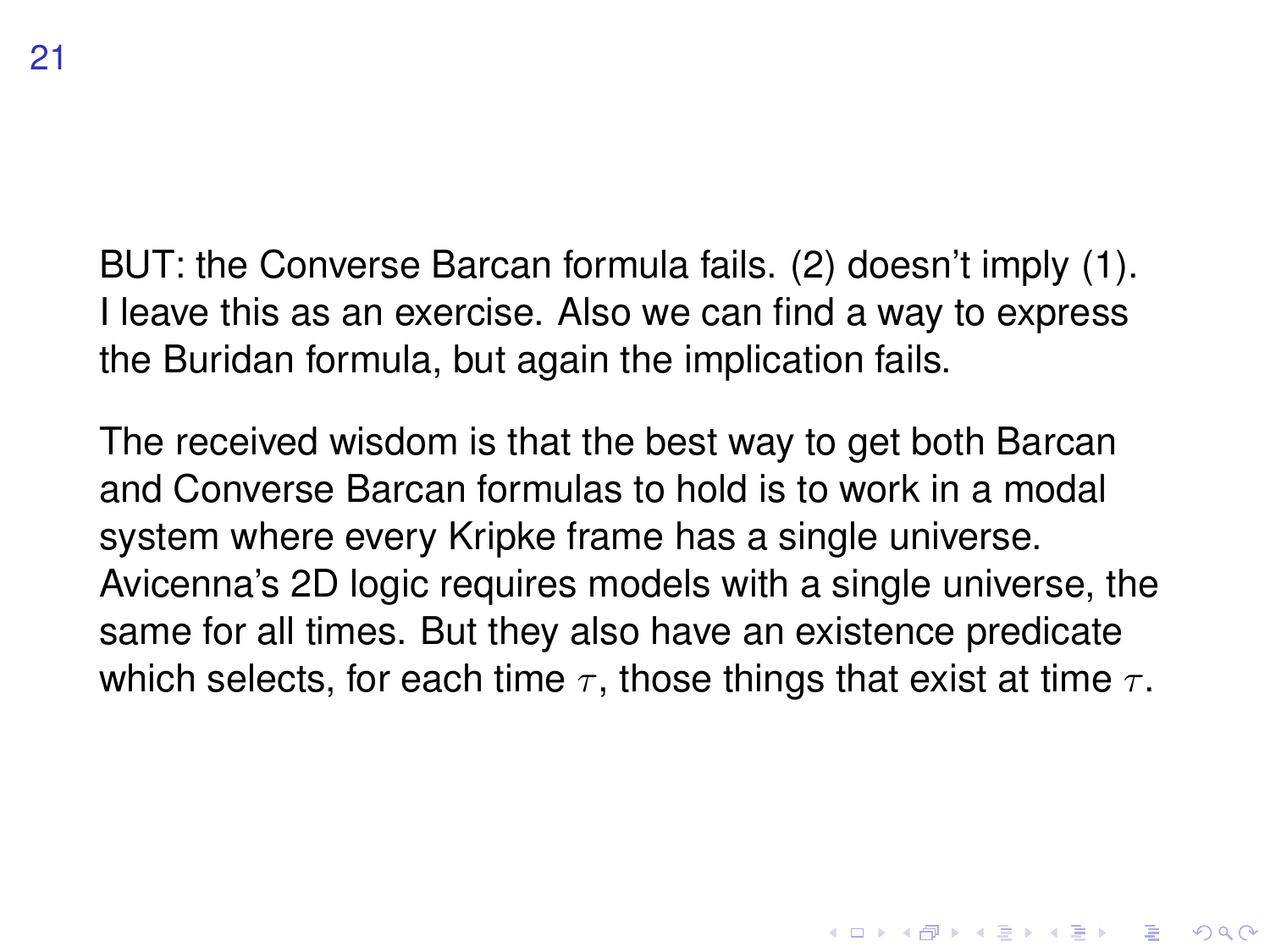Is Movahed right that Avicenna claimed that (1) implies (2)?

I think he is, but not quite in the text that Movahed quotes. This involves some nontrivial questions about the interpretation of Avicenna's Arabic, I think not suitable for the end of a lecture. But details will be in the IGPL article reporting this lecture.

The outcome is that Avicenna can reasonably be read as claiming the Barcan formula (as Movahed said), but not the Converse Barcan formula or the Buridan formula (contrary to Movahed). Since the Barcan formula holds in the Arabic version, but the Converse Barcan and Buridan formulas don't, Avicenna does seem to have got it right.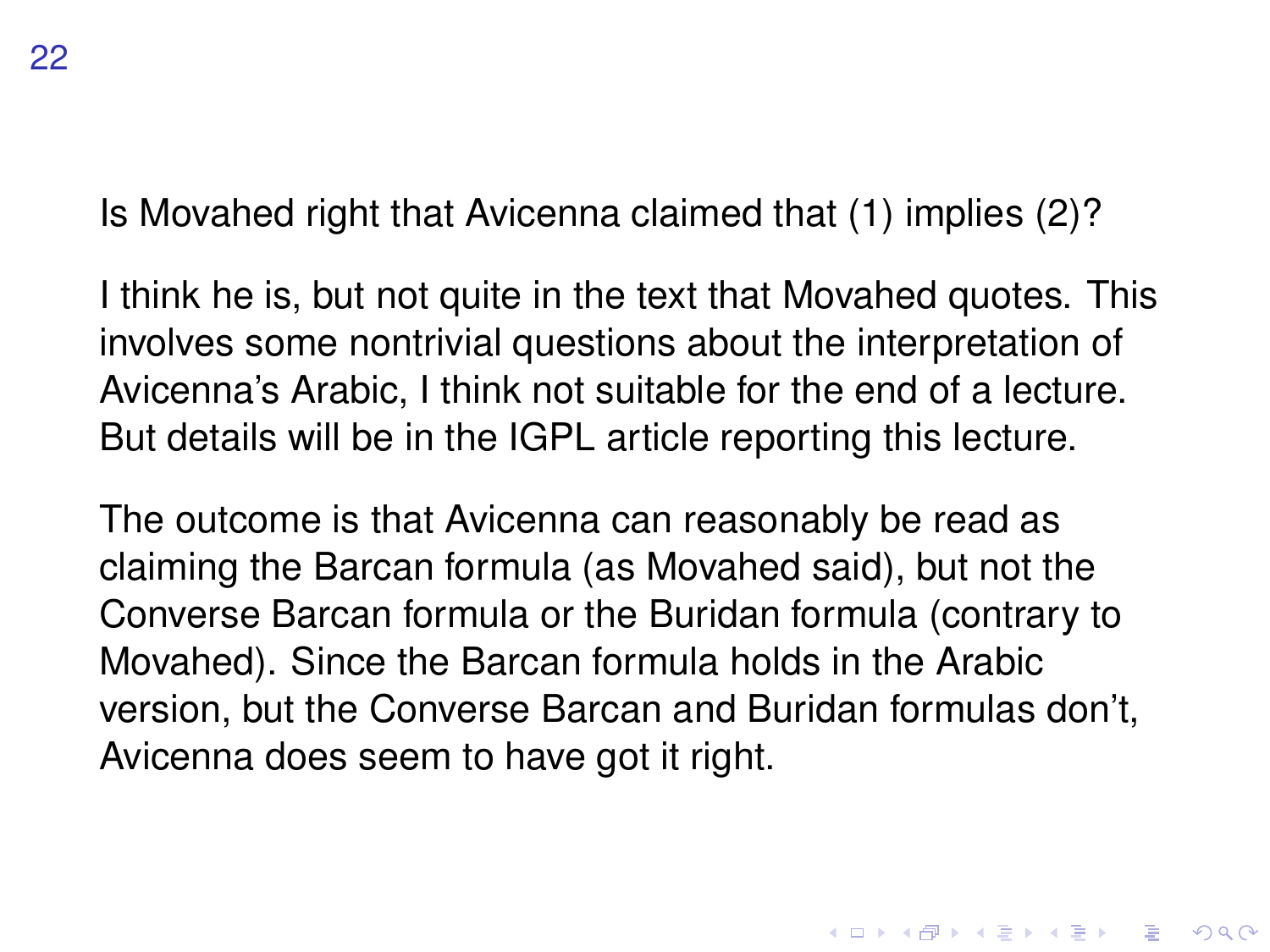*My congratulations to John and to Zia,*

*and thanks to everybody else*

K ロ ▶ K @ ▶ K 할 ▶ K 할 ▶ 이 할 → 9 Q Q →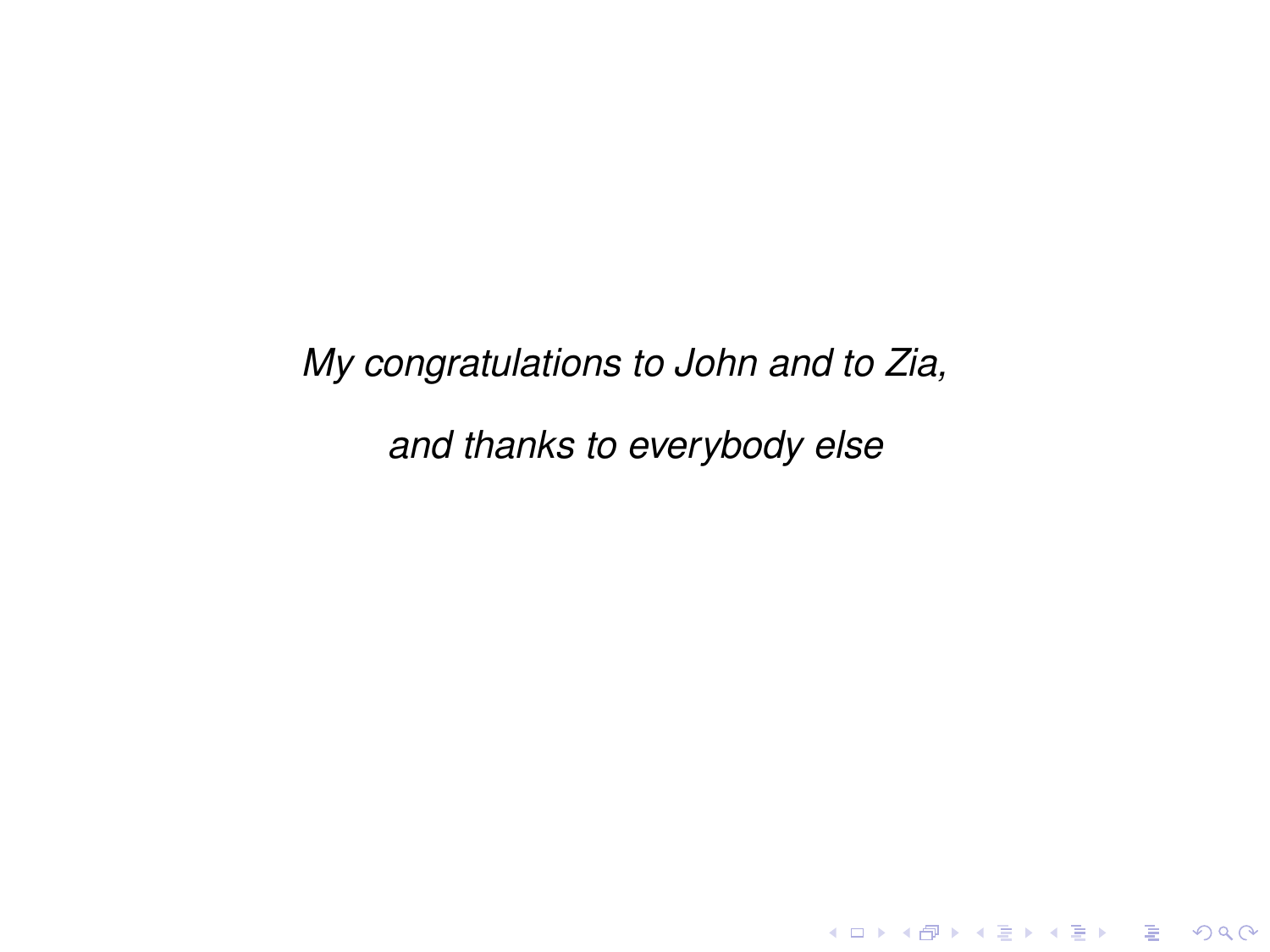## Footnote 1

For validating a modal syllogism with a modeless premise, Avicenna translates the modeless premise to Themistian absolute.

This gives sensible results if the other premise was alethic necessary.

But if the other premise was alethic possible, then both premises are translated to Themistian absolute, and the effect is to erase the difference between possible and modeless.

**KORK ERKER ADAM ADA** 

Avicenna struggles to handle this case.